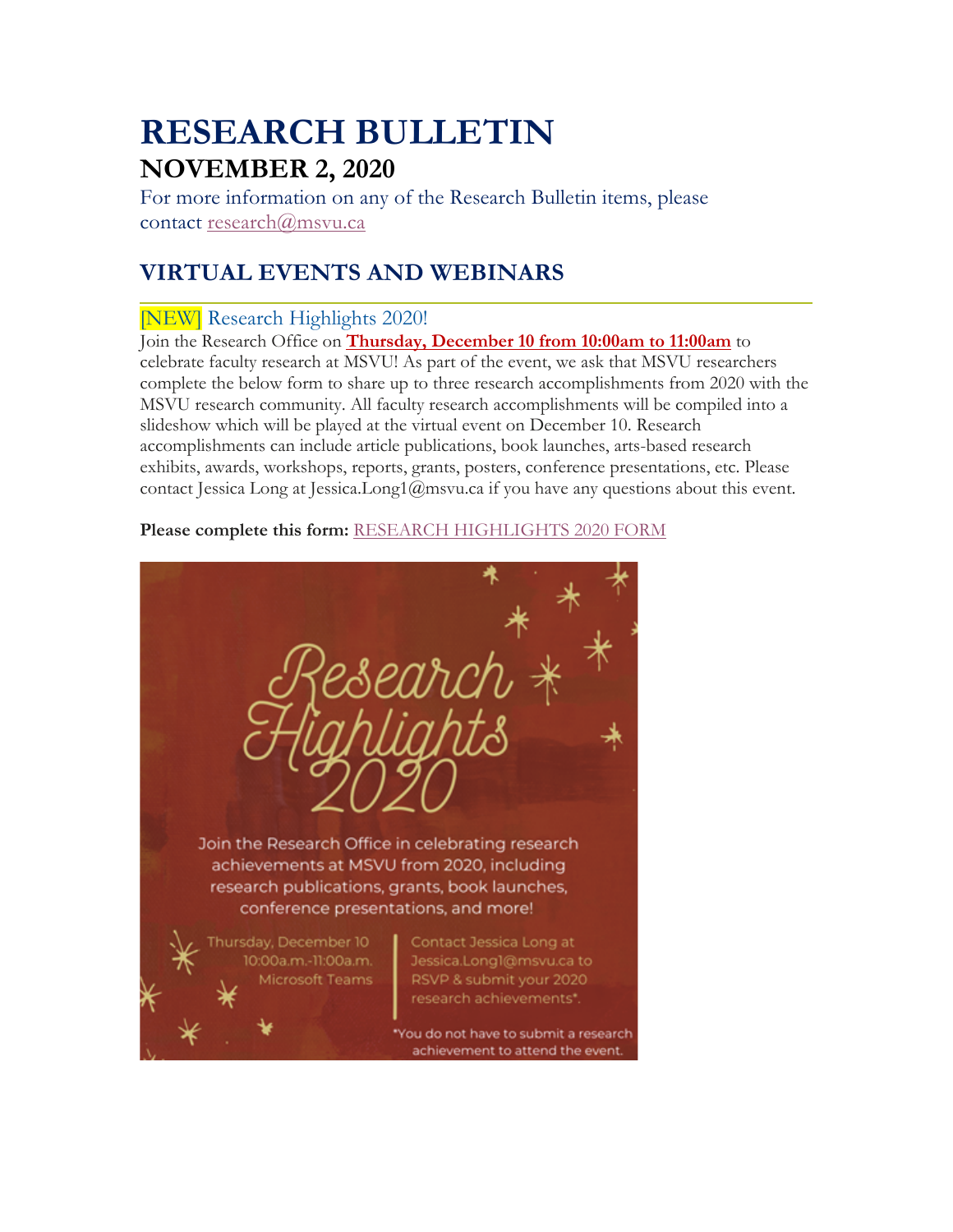

### [NEW] Invitation to Strategic Planning Session re: CIHR Institute of Health Services and Policy Research

The CIHR Institute of Health Services and Policy Research (CIHR-IHSPR) is developing its next five-year strategic plan. A key component of our process is a series of community engagement sessions to understand the current needs, gaps, and opportunities for health services and policy research. We are hosting a virtual strategic planning engagement session with the Atlantic provinces on **November 20th from 1 – 2:30pm ADT**. We invite you to join us, meet the CIHR-IHSPR team and members of our Institute Advisory Board, and help identify the strategic directions and research priorities that will support the health services and policy research community to tackle the most serious challenges facing our health care system. Your input matters – join the conversation and **register here**. Please contact Emma Kaplan, IHSPR's Communication and Events Officer  $(ekaplan.hspr@ices.on.ca)$  if you have any questions.

### [NEW] Launch of the Maritime SPOR SUPPORT Unit Capacity Development Series: Keeping up with Knowledge Translation

The Maritime SPOR SUPPORT Unit (MSSU), is excited to launch a new capacity development pilot series titled, *Keeping up with Knowledge Translation!* I am reaching out in hopes that your organization and/or department would be able to help spread the word by sharing this information and promotional poster with your network.

Each session of the series will touch on both the science and practice of KT and will highlight researchers and organizations in the Maritimes. The webinar series will be of interest to key stakeholders across the health care community including health care professionals, patients/caregivers, trainees, policy-makers, and researchers.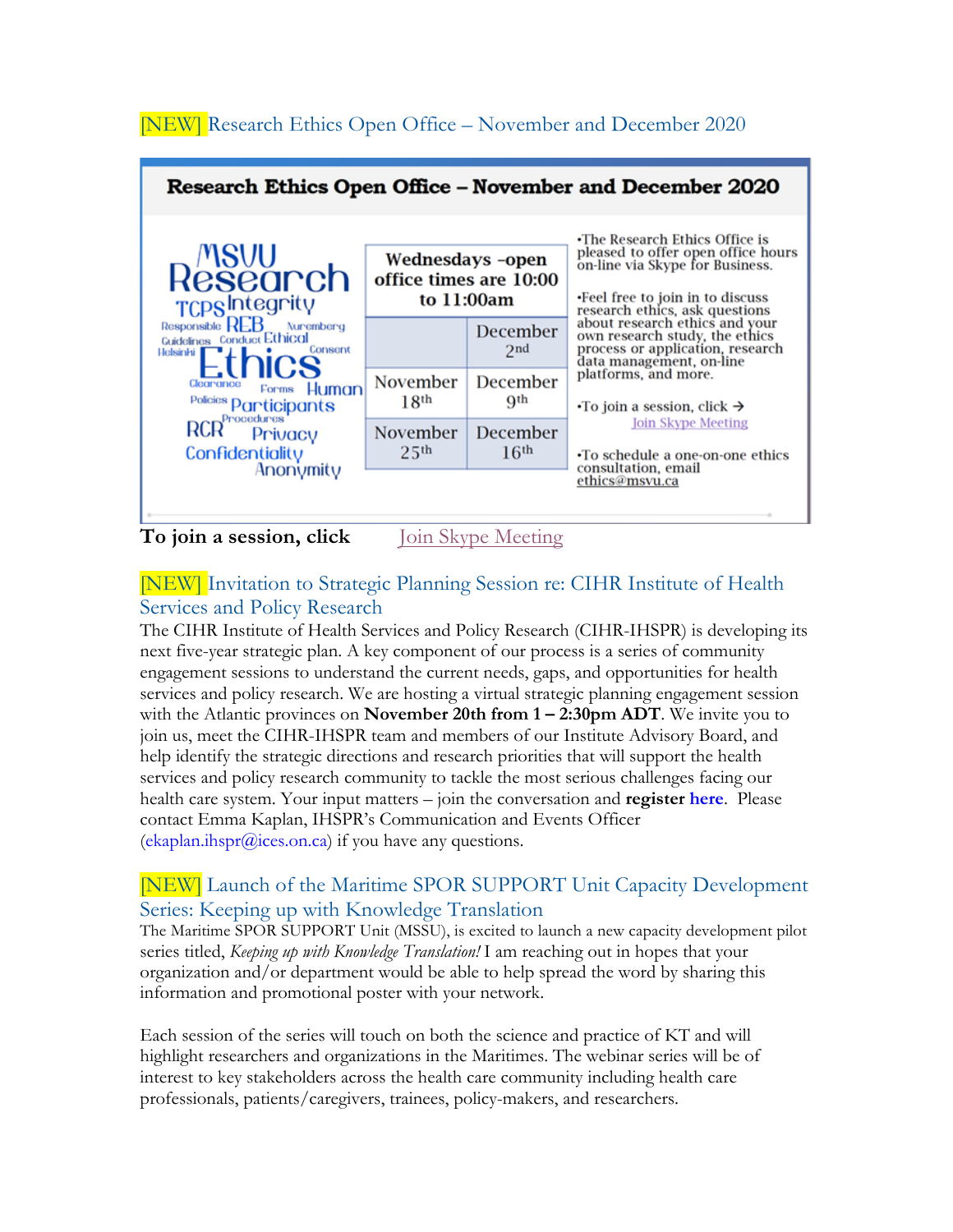This pilot series will take place every second month, with our first session being on **Thursday, November 19<sup>th</sup>!** Please see below for details and registration link:

#### **Session 1: The Science and Practice of Knowledge Exchange**

**Date:** Thursday, November 19<sup>th</sup>, 2020 **Time**: 12:00 pm – 1:30 pm **Platform:** Zoom Webinar

#### **Presenter(s):**

**Dr. Christine Cassidy**, Assistant Professor, School of Nursing, Dalhousie University **Jo Parker**, Managing Director, Solutions for Kids in Pain (SKIP) **Erin Aubrey,** Eastern Region Knowledge Broker, Strategic Partnerships Lead, SKIP

**Register:** http://events.r20.constantcontact.com/register/event?oeidk=a07ehcs3ys5413318 b3&llr=ryzppguab

If you have any questions, please contact  $\text{Julia.Kontak@nshealth.ca.}$ 

### Impact Through Collaboration: How Evidence-Based Research and Evaluation Can Better Support the Non-Profit Sector

Are you interested in developing grant applications that get funded? Are you interested in learning some simple tools for grant writing that will indicate to funding agencies that your project will be successful? In this workshop, we will talk about some of the buzzwords that funders use, discuss steps needed to develop a feasible plan to evaluate your work during the course of your project, and learn about supports available to help ensure your evaluation happens in a good way.

#### **Workshop Facilitator: Dr. Elizabeth Cooper**

Dr. Elizabeth Cooper is an Assistant Professor in Kinesiology and Health Studies at the University of Regina. She currently has twelve active research projects and is involved in additional programs with colleagues from around the world, especially Indigenous people in Canada, New Zealand, India, and Kenya. Dr. Cooper primarily works to help make sure that everyone is able to have a platform for their voices to be heard. She works with communities to create spaces of change and to find ways to get to a better vision of what the future that health and wellness can look like in communities, provinces, the nation, and the globe.

Register now on Eventbrite for this session and mark your calendars for other upcoming workshops:

**Monday, November 9, 2020 (10 a.m. to noon, CST)** Community-based Program Evaluation (Panel)

**Monday, December 7, 2020 (10 a.m. to noon, CST)** Grant Providers: How do we assess success and failure? (Panel)

For more information, contact Lynn Gidluck at lynn.gidluck@uregina.ca.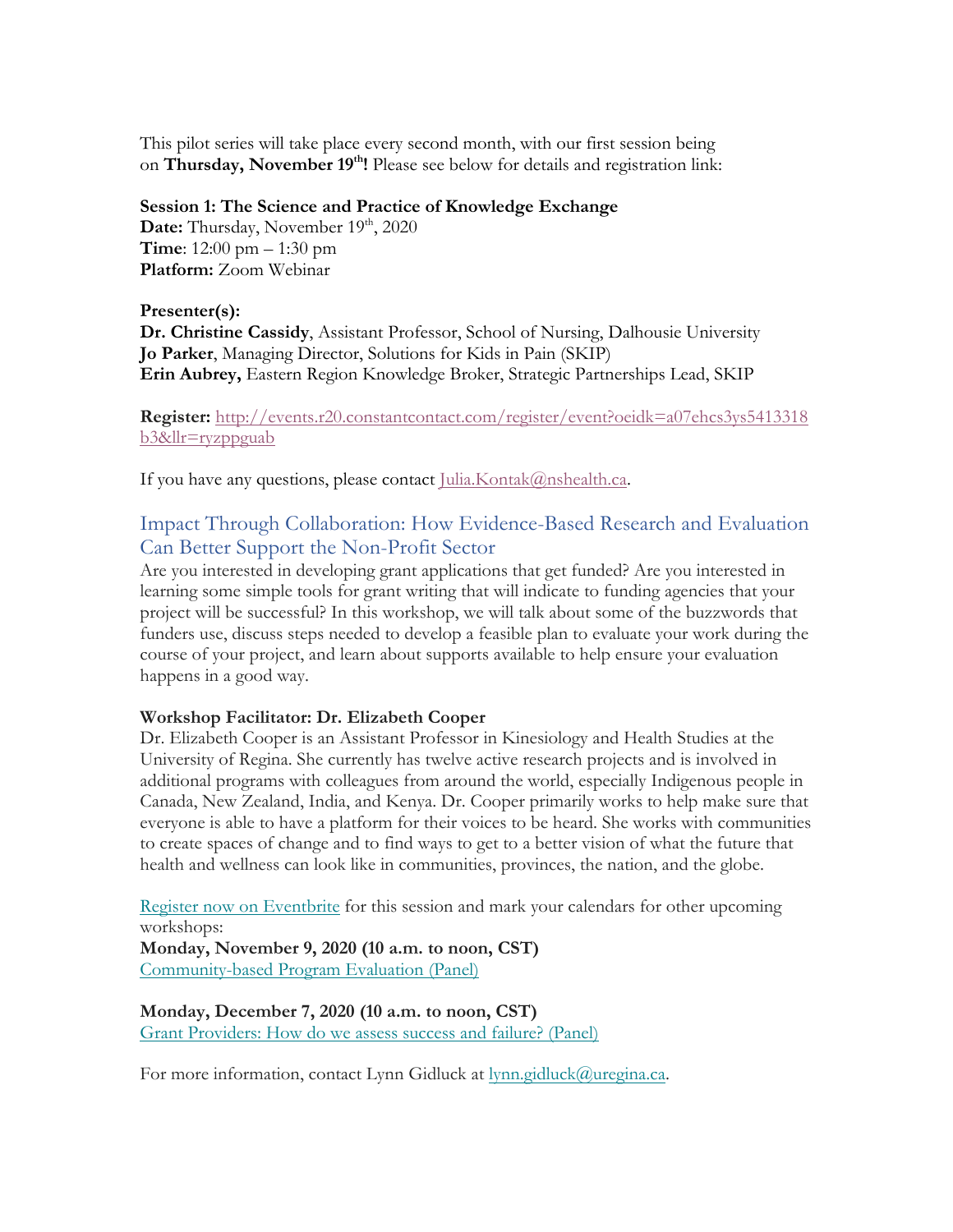### ACENET – Fall Term Training

ACENET's fall term training is continuing with a number of sessions still to come. Details can be found at the link below, but sessions include:

- Research Computing Workshop Using R
- Cloud from A to Z
- Basics in Programming Workshop for Humanities and Social Sciences
- An Introduction to Graph Convolution Neural Networks and Background Theory
- Safety First! Securing Your Compute Canada Virtual Machine
- *Plus, sessions from our regional partners...*

All training is online.

Link to details and registration:

https://mailchi.mp/a014f15c5911/fall-training-continues-next-week-with-r-workshop-3943033

If you would like to subscribe to our mailings with all our training info, please complete the form here:

https://www.ace-net.ca/whats-happening/newsletters/subscribe-to-our-newsletter/

#### SSHRC's Webinar Connection Grant

SSHRC will be holding a webinar for applicants and research administrators on the upcoming SSHRC Connection Grant.

The webinars will be held via WebEx at the following dates and times:

| Webinar    | Date            | <b>WebEx Link</b>                                                                            |
|------------|-----------------|----------------------------------------------------------------------------------------------|
| Connection |                 | Meeting link:                                                                                |
| Grants     | Wednesday,      | https://sshrcvideo.webex.com/sshrcvideo/onstage/g.php?MTID=e6967f59889f3ec50a62e24eaef03191f |
| (English)  | November 4.     | Meeting number (access code): 173 247 4689                                                   |
|            | 2020, 11am-     | Meeting password: CG2020                                                                     |
|            | 1 <sub>pm</sub> |                                                                                              |
|            |                 |                                                                                              |
| Connection | Thursday,       | Meeting link:                                                                                |
| Grants     | November 5th,   | https://sshrcvideo.webex.com/sshrcvideo/onstage/g.php?MTID=e9737fd80096f776e8ae63dc271534575 |
| (French)   | 2020, 11am-     | Meeting number (access code): 173 100 6118                                                   |
|            | 1 <sub>pm</sub> | Meeting password: SC2020webinaire                                                            |
|            |                 |                                                                                              |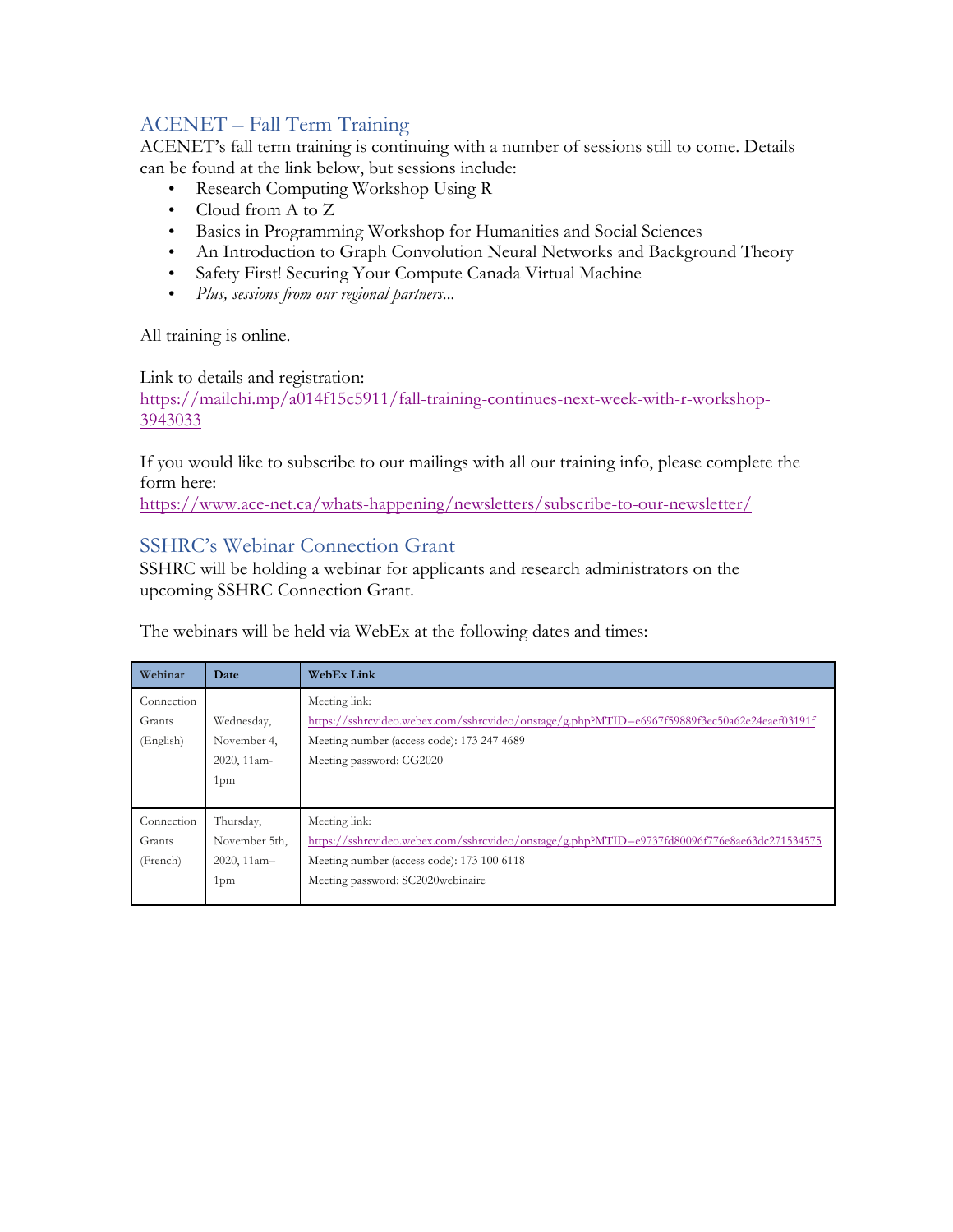# **FUNDING OPPORTUNITIES**

#### [NEW] Globalink Research Award Thematic Call

To foster future opportunities for researcher mobility, and help plant the seeds for recovery, Mitacs is pleased to launch a special initiative in cooperation with several of our international partners: a competitive call for applications to our Mitacs Globalink Research Award program in areas of strategic importance for the Canadian and international research communities.

Under the joint supervision of a home and host professor at a university in Canada and an institution affiliated with one of Mitacs's international partners, senior undergraduate and graduate students as well as postdoctoral fellows included in successful applications will receive a \$6,000 research award to conduct a 12- to 24-week research project in the other country.

The call for applications is now open. **The deadline is December 1, 2020**, 5:00 p.m. PT. Learn more: https://www.mitacs.ca/en/programs/globalink/globalink-thematic-call

# [NEW] Atlantic-IMN COVID-19 Emergency Relief Bursary

This Emergency Relief Bursary is for **trainees (this includes Undergraduates, Masters, PhD, and Post-Doc students), along with Early Career Investigators** who have been impacted by the current COVID-19 pandemic. Students who are already enrolled in a program or are accepted into a program for Winter 2021 are eligible to apply. Funding amounts between **\$500- \$1,000** (amount awarded will depend on the number of applicants) are available for **Indigenous trainees and early career investigators** who express a need through the current pandemic since our last round (between August and November 2020). Priority will be given to individuals who are undertaking Indigenous health research that serves to benefit Indigenous communities in Atlantic Canada. Limited funds are available. **Applications are due November 16th by 9:00pm ATL.**

The application form can be found here: https://www.atlantic-imn.ca/covid-19-resources [REMINDER] Internal Grant Deadlines

### [NEW] Mitacs/DBDLI Fellowship - Post-Doc: It Takes a Village – NS-

#### 010

Delmore "Buddy" Daye Learning Institute (DBDLI) is a not-for-profit organization which in partnership with the Department of Education and Early Childhood Development, works collaboratively with other government departments, community organizations and universities to advance the educational experiences of people of African descent. Using an Africentric lens. The organization works through sponsorship, research, youth and community engagement, publications and educational resources to identify and address the racial achievement gaps and other educational equity issues.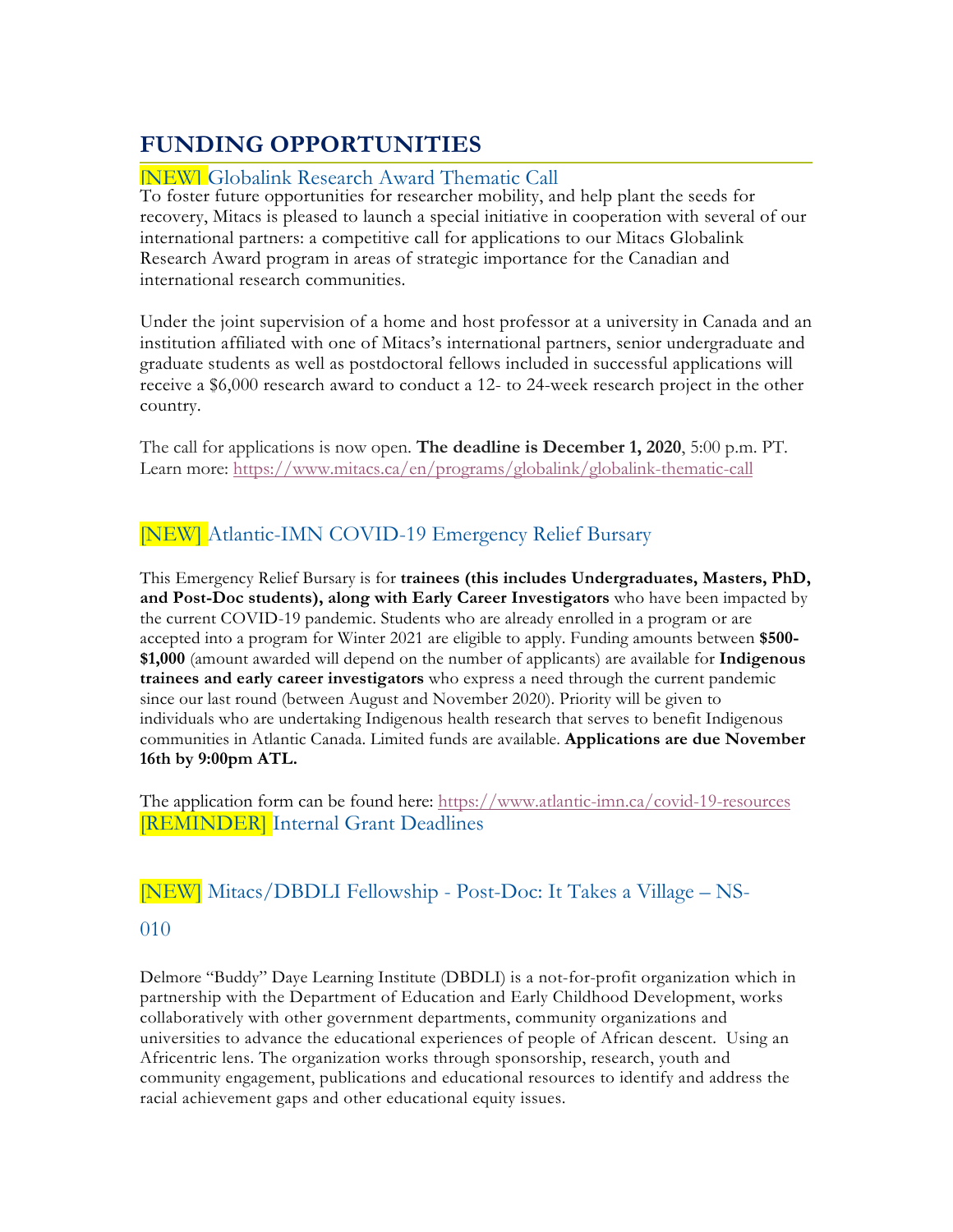DBDLI is currently involved in several research projects, mainly through collaborations with universities and other research institutions. Our Africentric research approach ensures the active involvement and participation of the African Nova Scotian Communities in all aspects of research, including data collection, analysis and the dissemination of research findings.

The institute is looking for "Post-Doctoral Research Fellows" to help manage these research projects and coordinate our engagement with our communities.

Apply here: https://www.mitacs.ca/en/opportunity/2063/view

#### Pre-announcement: Indigenous Peoples and COVID-10 Knowledge Synthesis, Evaluation and Assessment Grants Rapid Research Funding Opportunity

The Canadian Institutes of Health Research (CIHR) is pleased to pre-announce the launch of the Indigenous Peoples and COVID-19 Knowledge Synthesis, Evaluation and Assessment Grants Rapid Research Funding Opportunity. With an anticipated launch in the Fall 2020, visit here for more information.

#### The Canadian Aboriginal Aids Network Research Proposal Development Program (RPDP)

The Canadian Aboriginal Aids Network Research Proposal Development Program (RPDP) provides assistance to communities, organizations, and students interested in carrying out a research project, but who do not have the resources (human and/or financial) to prepare a proposal. The proposal that is crafted using AHA Centre funds should be submitted by the community/group or student to another research funding organization for consideration. There is no deadline, and research teams can apply for \$5,000 each. For more information, visit their website.

#### Movabale Cultural Property Grants

Movabale Cultural Property Grants help designated organizations acquire cultural property of outstanding significance and national importance to Canada, as outlined in the Cultural Property Export and Import Act. Designated organizations are located in Canada and demonstrate the ability to ensure the long-term preservation of cultural property. Learn more: https://www.canada.ca/en/canadian-heritage/services/funding/movable-culturalproperty.html

#### Request for Proposal: Mitigating Challenges and Barriers to the Accounting Profession

Please see the attached request for proposal. CPA Canada is seeking two to three Indigenous researchers to work as part of a team to better understand the attitudes of Indigenous students to the accounting profession, why they choose or reject careers in accounting and finance, and the barriers and challenges faced by those who do pursue careers in accounting and finance. The purpose of the proposed research is to more fully understand why Indigenous Peoples do or do not decide to pursue careers in accounting and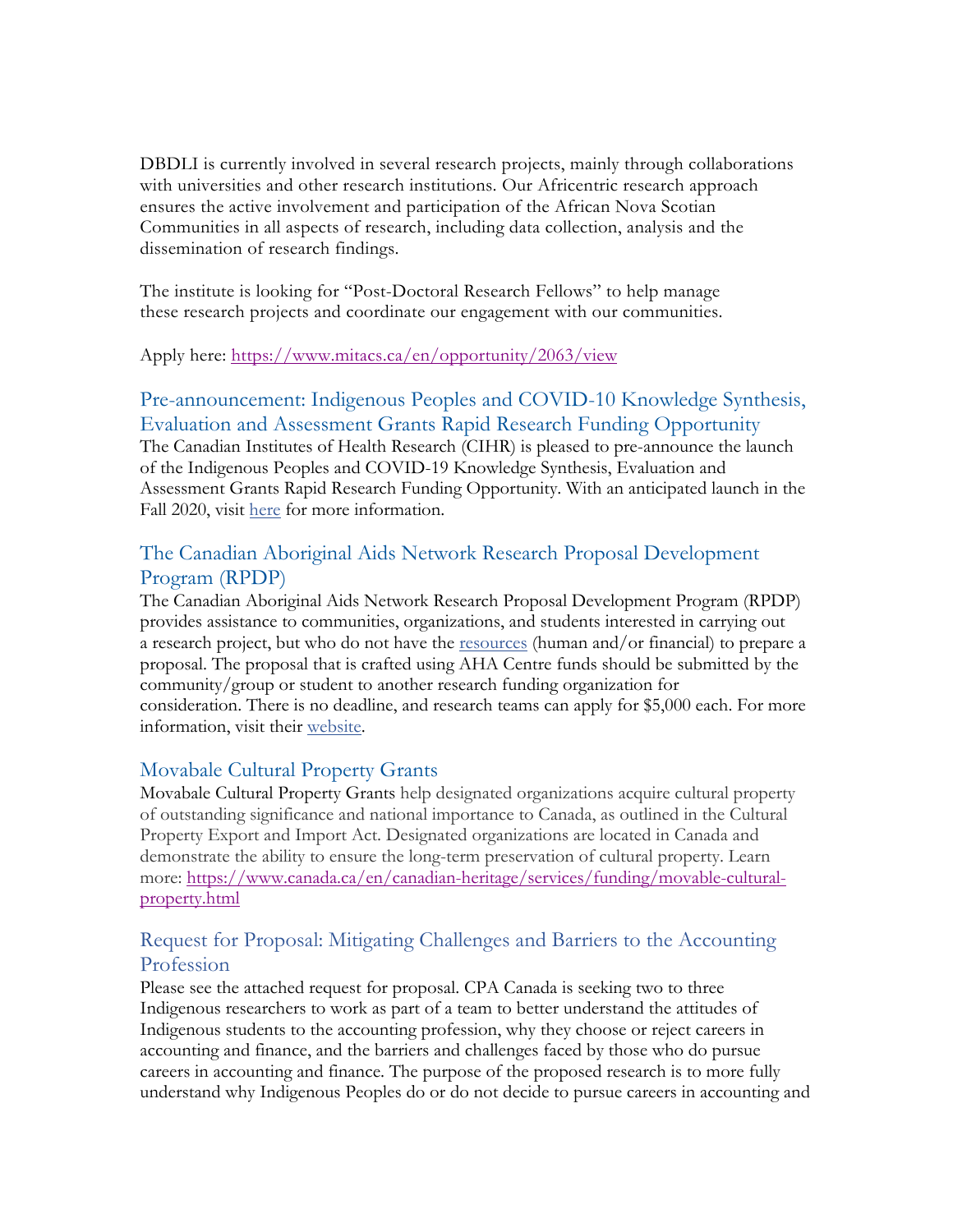finance and based on this information to identify ways to eliminate or mitigate these barriers. The proposed research will build upon the prior studies in this area and will focus specifically on the Canadian context.

Any queries or interest about the proposal can be sent to Doretta Thompson, Director of Corporate Citizenship, CPA Canada, DThompson@cpacanada.ca.

### Knowledge Synthesis Grants Call – "Mobility and Public Transit"

The Social Sciences and Humanities Research Council of Canada (SSHRC), in partnership with Infrastructure Canada, has launched a Knowledge Synthesis Grants funding opportunity to assess the state of research knowledge on the topic of "Mobility and Public Transit."

Public Transit is a key piece of Canada's core public infrastructure, one that has immediate implications for the social, environmental, and economic well-being of urban and rural communities. It represents the largest funding area under Infrastructure Canada's Investing in Canada Plan. Through this partnership, SSHRC's Imagining Canada's Future initiative seeks to strengthen connections between social sciences and humanities research and society, and to help inform decision-making that contributes to the well-being and prosperity of Canadians.

The deadline for applications is **December 17, 2020**. For more information on the call for proposals, please contact: ksg-ssc@sshrc-crsh.gc.ca

# **ANNOUNCEMENTS**

#### [NEW] Research Ethics Fall 2020 Newsletter

Please find attached the Fall 2020 issue of "Research Ethics Matters". In this issue:

- Message from the UREB Chair
- COVID-19 & Research Ethics Update (Sept. 2020)
- Intake of New Applications (updated to June 2020)
- Summary Update on Changes to Policies & Forms in 2019-2020
- Research Resources
- Sensitive Data Toolkit

The University Research Ethics Board is happy to receive requests or suggestions for future topics.

#### [NEW] Introducing MSVU Research Resources

The Research Office has launched a new SharePoint site to share research resources with faculty, students, and staff. Check it out here:

https://msvuhfx.sharepoint.com/sites/myMount/MSVUResearchResources/Pages/default.asp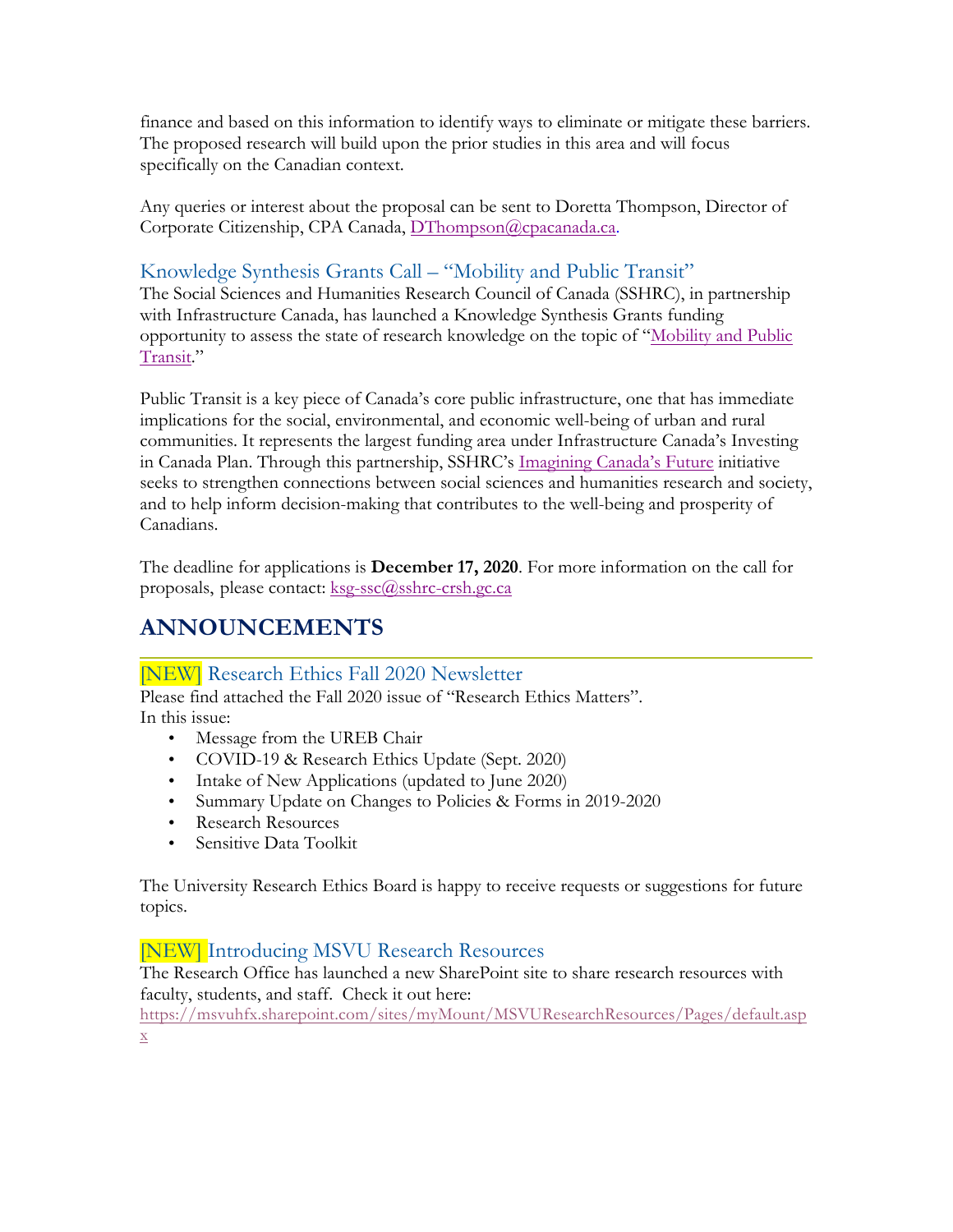#### [NEW] Open Access Article Processing Charge (APC) Discounts

MSVU researchers are eligible for Open Access Article Processing Charge (APC) discounts via the Mount Library's database subscription packages; for a full list of publishers offering discounts, please see the Open Access guide.

#### [NEW] Mount Library Scholarly Publishing Supports for Research

For an overview of scholarly publishing support offered by the Mount Library, including journal articles, books, and Open Educational Resources, please see the video Mount Library Scholarly Publishing Supports for Research.

## [NEW] CIHR Access Newsletter/Equity, Diversity, Inclusion

Read the newsletter here.

#### New RDM Guidance from the Portage COVID-19 Working Group

The Portage Network is very pleased to announce the publication of five new guidance documents from the Portage COVID-19 Working Group. These guidance documents were developed to help support research data management in accordance with the RDA COVID-19 Guidelines and Recommendations.

• Guide to COVID-19 Rapid Response Data Sharing and Deposit for Canadian Researchers

This guidance is for researchers who need to prepare data for deposit in accordance with the Joint statement on sharing research data and findings relevant to the novel coronavirus (nCoV) outbreak.

• Can I Share My Data?

This decision tree is designed to help alert researchers to situations where human participant data would need to be anonymized or de-identified before being deposited into a repository. It relies heavily on the Canadian Tri-Council Policy Statement: Ethical Conduct for Research Involving Humans – TCPS 2 (2018) which addresses consent and secondary use of information for research purposes.

- De-identification Guidance This guidance is intended to help researchers minimize disclosure risk when sharing data collected from human participants.
- Documentation and Supporting Material Required for Deposit A brief guide outlining key materials for depositing data in a repository.
- Recommended Repositories for COVID-19 Research Data This document is designed to help researchers select a repository that will provide immediate and long-term access to their COVID-19 data.

#### Doctalks

Are you interested in sharing your research with a broad audience through documentary media? Doctalks is a not-for-profit that helps create, facilitate and mobilize knowledge through documentary media such as film. They have developed a best practices guide for researchers and other partners that are interested in exploring how to work with film producers and broadcasters. To learn more please download the guide for free in English or French from DocTalks website: https://www.doctalks.ca/. If you have any questions about Doctalks or the guide, please contact info@doctalks.ca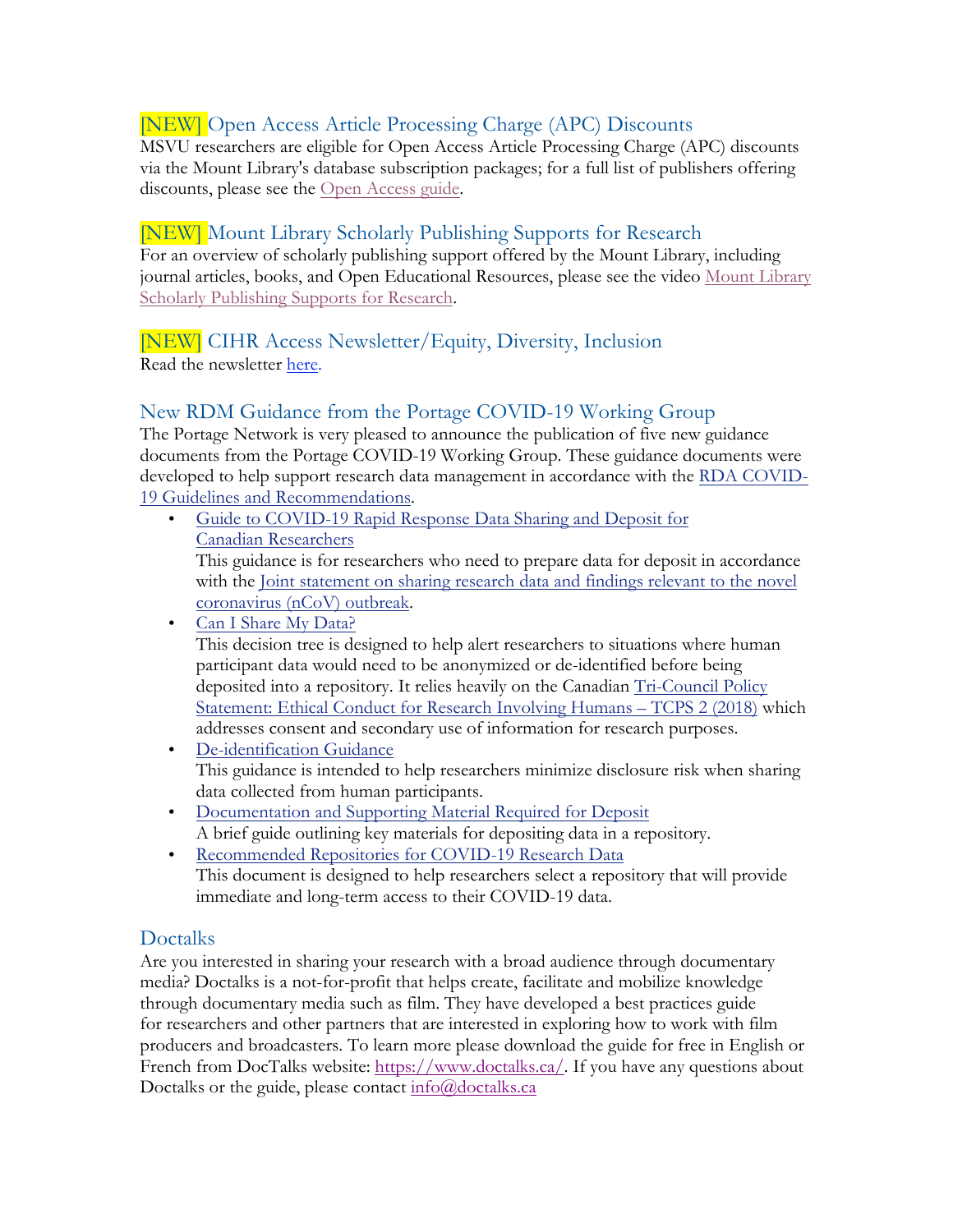Atlantic Provinces Economic Council (APEC) Publication Notice and New Podcast Episode

Read **The Economic Cost of COVID-19: Supporting the Recovery of Indigenous Firms & Communities:** https://mailchi.mp/25e99eb63640/apec-publication-notice-theeconomic-contribution-of-nonprofits-in-nova-scotia-12497162?e=353f2ef7da

Link to the newest podcast: https://www.buzzsprout.com/1259945/5588728-theeconomic-cost-of-covid-19-interview-with-apc-s-vanessanevin.mp3?blob\_id=22858588&download=true

#### Digital Technology Supercluster

The **Digital Technology Supercluster** is a cross-section of industry collaborations and diverse organizations from sectors such health care, natural resources and transportation. The Digital Technology Supercluster is based out of Vancouver, British Columbia and it has over 650 Members and Associates across Canada. There are five programs offered including: Data Commons, Digital Twins, Precision Health, COVID-19 and **Capacity Building.** There are two specific projects under the Capacity Building Program that may be of interest, first is the *Athena Pathways* project which is put in place to help Canadian Women see the potential of the tech sector and how careers in artificial intelligence align with their skills sets. The second project is on *Diversifying Talent in Quantum Computing*, it involves working with Indigenous education leaders to ensure that young people are aware of the career opportunities presented by this technology.

At this time, Mount Saint Vincent University is exploring whether or not signing up as an Associate would be of interest to researchers within the university. There are many benefits to being an Associate: there is no annual cost, it is an excellent networking opportunity, you can gain access to workshops and events that are hosted by the Digital Technology Supercluster and you may be invited by a Member to participate in projects such as the Athena Pathways or Diversifying Talent in Quantum Computing, amongst others.

If you're interested in learning more about the Digital Technology Supercluster, please send Danielle Goodfellow an email at danielle.goodfellow@smu.ca. You can also visit the Digital Technology Supercluster website for more information (see https://www.digitalsupercluster.ca) or watch this short video: https://www.youtube.com/watch?v=BU0HuZLGSuU

#### The Canadian Research Institute for the Advancement of Women (CRIAW-ICREF)

The Canadian Research Institute for the Advancement of Women (CRIAW-ICREF) is reaching out to your university research and community-engagement office to ensure that the feminist academics at your institution are aware of CRIAW-ICREF's work and capacity as a potential research partner. At the moment, we are particularly interested in partnerships in the following areas however are always open to considering other areas of research:

- Anti-hate and anti-oppression work, including work on systemic racism
- Projects specific to issues faced by Indigenous women
- Projects addressing women's economic inequality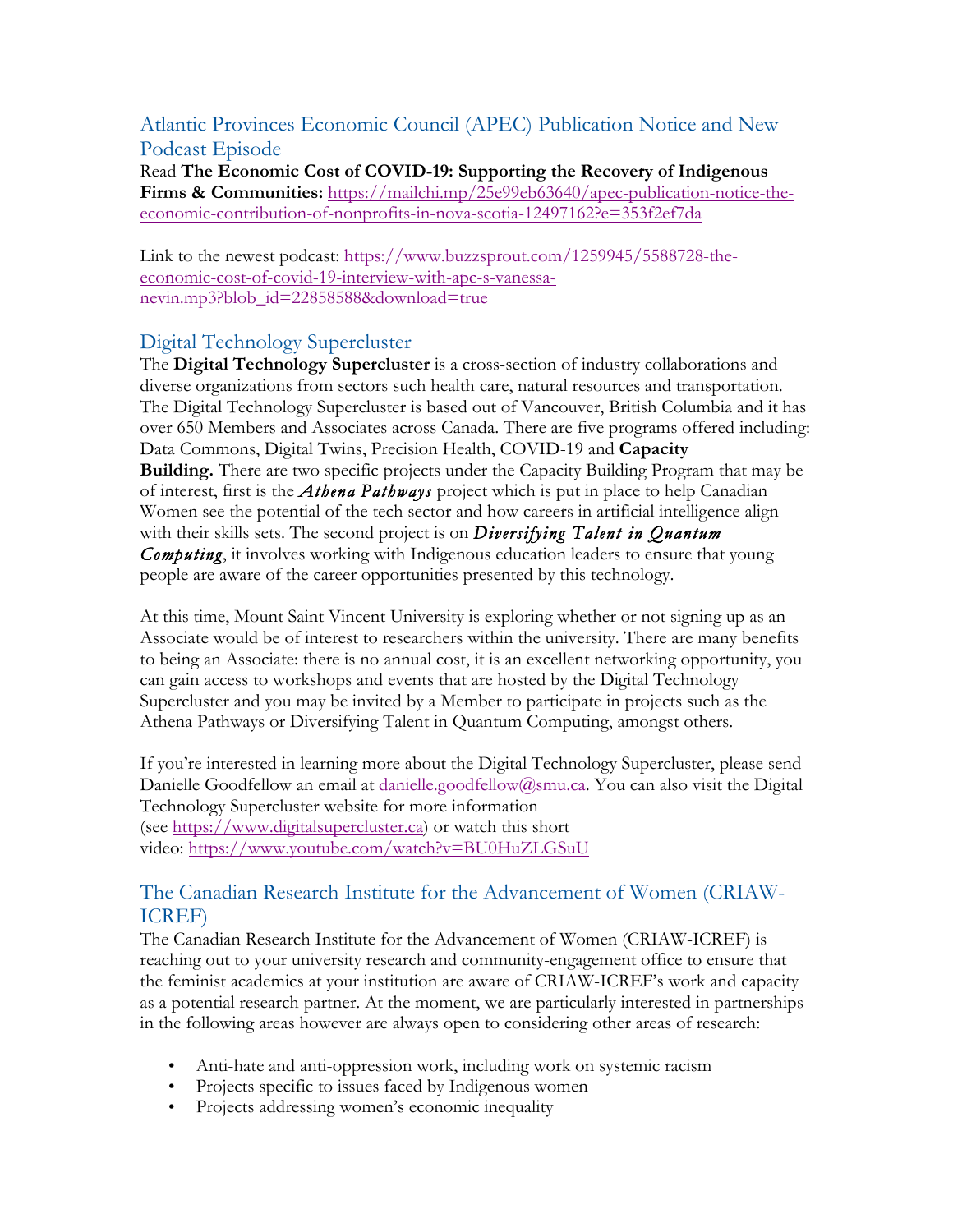Please see the attached letter for more information.

# **MSVU FACULTY RESEARCH ACHIEVEMENTS**

# [NEW] Congratulations Dr. Diane Piccitto and Dr. Derek Fisher!

#### Early Career Research Award

This award, given to an early-career full-time faculty member, recognizes the individual's commitment and achievement as a contributor to the research community and to the research climate at Mount Saint Vincent University. The recipient is: **Dr. Diane Piccitto**

#### Award for Research Excellence

This award is presented to recognize a faculty member's contribution to the research community and to the research climate at Mount Saint Vincent University. The recipient is: **Dr. Derek Fisher**

#### [NEW] Dr. Leigh Spanner publishes new article on Canadian military families and spouses

Dr. Leigh Spanner is a Postdoctoral Fellow in The Centre for Social Innovation and Community Engagement in Military Affairs (SICEMA) at MSVU. Read Dr. Spanner's recent article here: https://t.co/NxpZZp6kB6?amp=1

#### [NEW] New Two-Eyed Seeing Camp podcast with Elder Albert Marshall

Chelsey Purdy, MSVU Graduate student and Project Coordinator for the NSERC Promoscience Two-Eyed Seeing Camp, was recently on the first Two-Eyed Seeing Camp podcast with Elder Albert Marshall. Check it out here (under 'Camp Activities and Resources').

#### [NEW] *Research with Indigenous Communities*

Research Office has created a *Research with Indigenous Communities* page on our website. Please use the following link to access the page: https://www.msvu.ca/research-at-themount/about-us/research-with-indigenous-communities/.

#### [NEW] *The Role of Mi'kmaw Art and Lifelong Learning in Sustaining Mi'kmaq Culture* by Holly Meuse

Holly Meuse recently earned a Master of Arts in Education degree from MSVU. Holly produced a video to accompany her thesis on the role of art and lifelong learning in sustaining Mi'kmaq culture. Watch the video here: https://youtu.be/5ZpYr2X1ogk. Holly's thesis and accompanying video is available online in the Mount e-Commons: http://ec.msvu.ca/xmlui/handle/10587/2154

#### [UPDATED] MSVU Research Minutes!

The MSVU Research Office is pleased to launch the MSVU Research Minutes series. Catch up on the latest videos: https://www.msvu.ca/research-at-the-mount/researchnews/research-communications-at-msvu/. MSVU Research Minutes are posted every Wednesday on the Research Office's Facebook, Twitter, and Instagram pages. **If you would**